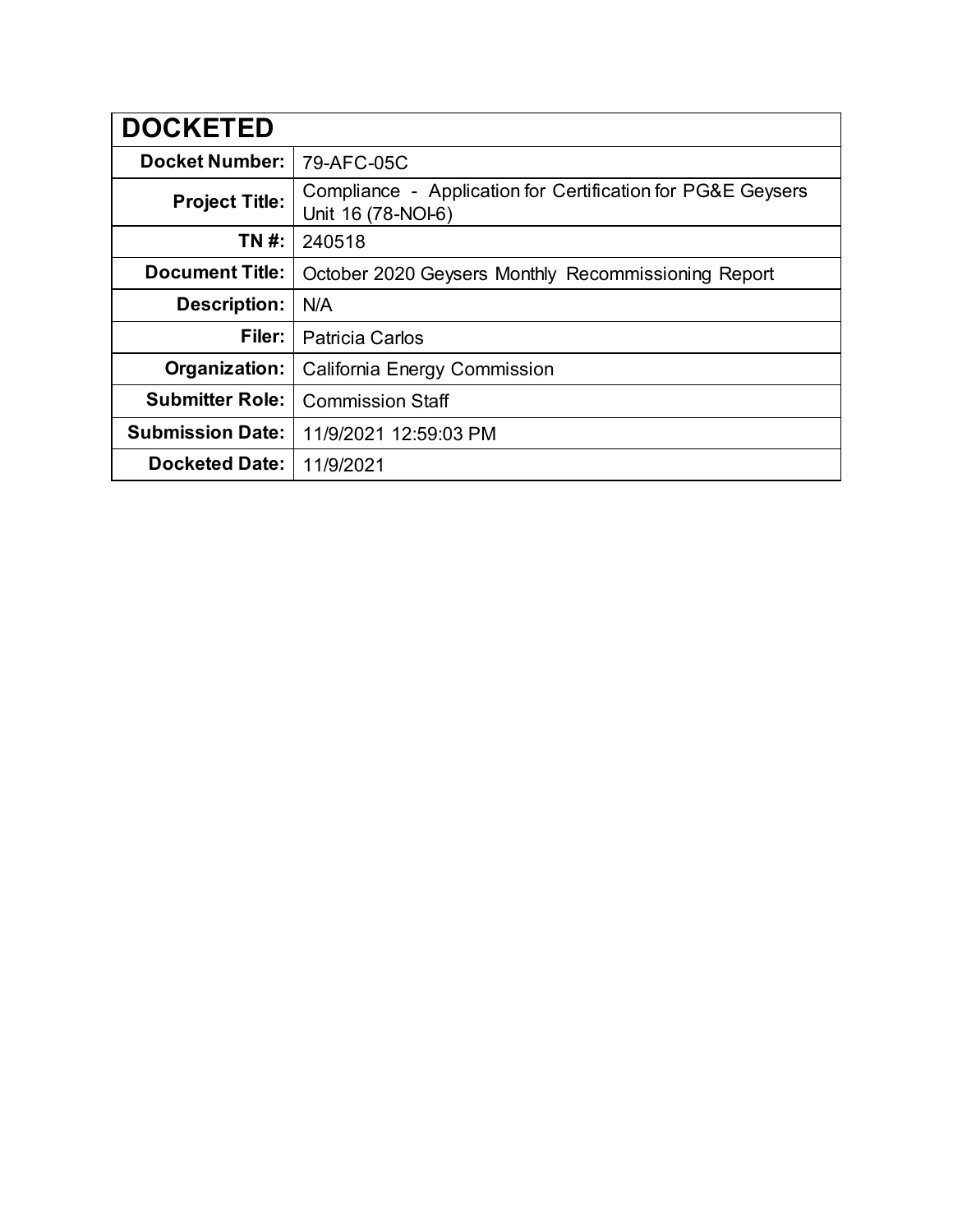# **Geysers Power Company, LLC**

**Unit 3 (80-AFC-01C) Unit 16 (79-AFC-05C) Unit 17 (79-AFC-01C) Unit 18 (79-AFC-03C) Unit 19 (81-AFC-01C) Unit 20 (82-AFC-01C)** 

# **Recommissioning Activity Report for October 2020 And Confidential Appendices**

#### **Submitted November 10, 2020**

In response to Energy Commission Staff's request, and as part of Geysers Power Company's ("GPC") ongoing efforts to keep the Energy Commission informed of fire system recommissioning at the Geysers, GPC is providing this report summarizing the recommissioning activities at Sonoma (Unit 3), Quicksilver (Unit 16), Lakeview (Unit 17), Socrates (Unit 18), Calistoga (Unit 19), and Grant (Unit 20), collectively referred to herein as "the Geysers." This report covers recommissioning activities during October 2020 (October 1-31, 2020) and provides recommissioning schedule updates.

### **1. Fire Protection Project Status**

The Fire Protection Recommissioning project at the Geysers continued in the month of October. Recommissioning was completed at Units 16, 18 and 20 on October 14<sup>th</sup> and 15<sup>th</sup>. Corrective actions were generated that are currently being addressed. The work on Unit 3 switchyard deluge system was delayed due to a Public Safety Power (PSPS) event that occurred last month causing the shutdown of several transmission lines. The Unit 3 and Unit 19 diesel fire pump amendments were approved at the October 14 business meeting.

### **2. Items Completed During the Month**

Items completed in October are discussed in this section, below. Ongoing Maintenance and Construction Activities are discussed in Confidential Appendix A.

#### Unit 3

No Inspection, Maintenance and Testing ("ITM") was completed this month.

#### Unit 16

• No ITM was completed this month.

#### Unit 17

• No ITM was completed this month.

#### Unit 18

• No ITM was completed this month.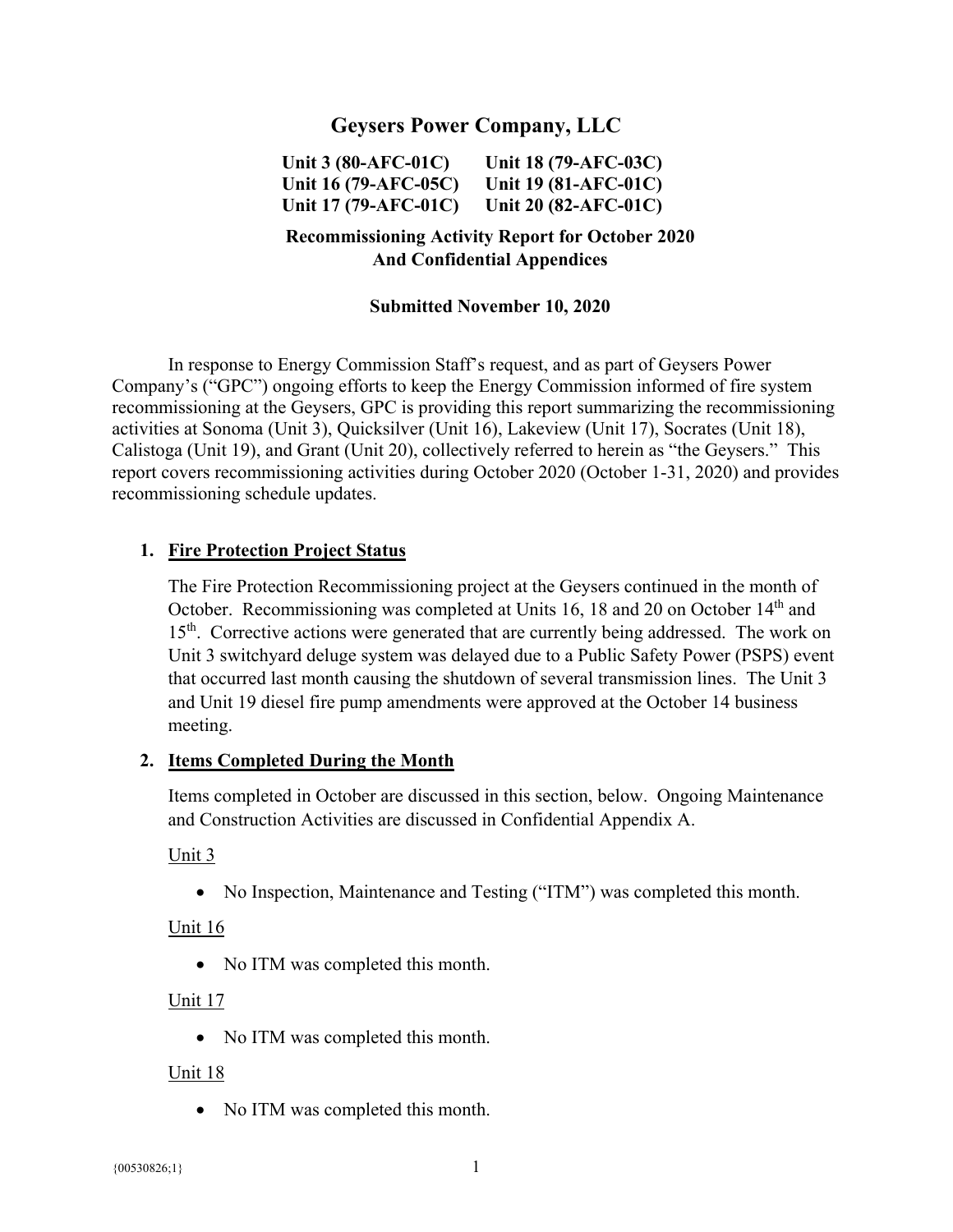### Unit 19

• No ITM was completed this month.

### Unit 20

• No ITM was completed this month.

### **3. Schedule of Items to be Completed**

A schedule with items to be completed and the timing is set forth in Confidential Appendix B.

# **4. Construction Submittals Pending Approval**

A schedule for the construction submittals pending approval is set forth in Confidential Appendix B.

# **5. Listing of Complaints, Notices of Violations, Official Warnings and Citations**

No complaints, notices of violation, official warnings or citations were received during the reporting period.

# **6. Documents Required by Specific Conditions (If Any) to be Submitted Along With Each Report**

No documents were required to be submitted with this recommissioning report.

# **7. List of Conditions/LORS That Have Been Satisfied During the Reporting Period**

No ITM was completed this month.

### **8. Listing of the Month's Additions to the On-site Compliance File**

There were no additions to the on-site compliance file.

Items currently in the Compliance File:

Draft Basis of Design Document for Unit 3. Draft Basis of Design Document for Unit 16. Draft Basis of Design Document for Unit 17. Draft Basis of Design Document for Unit 18.